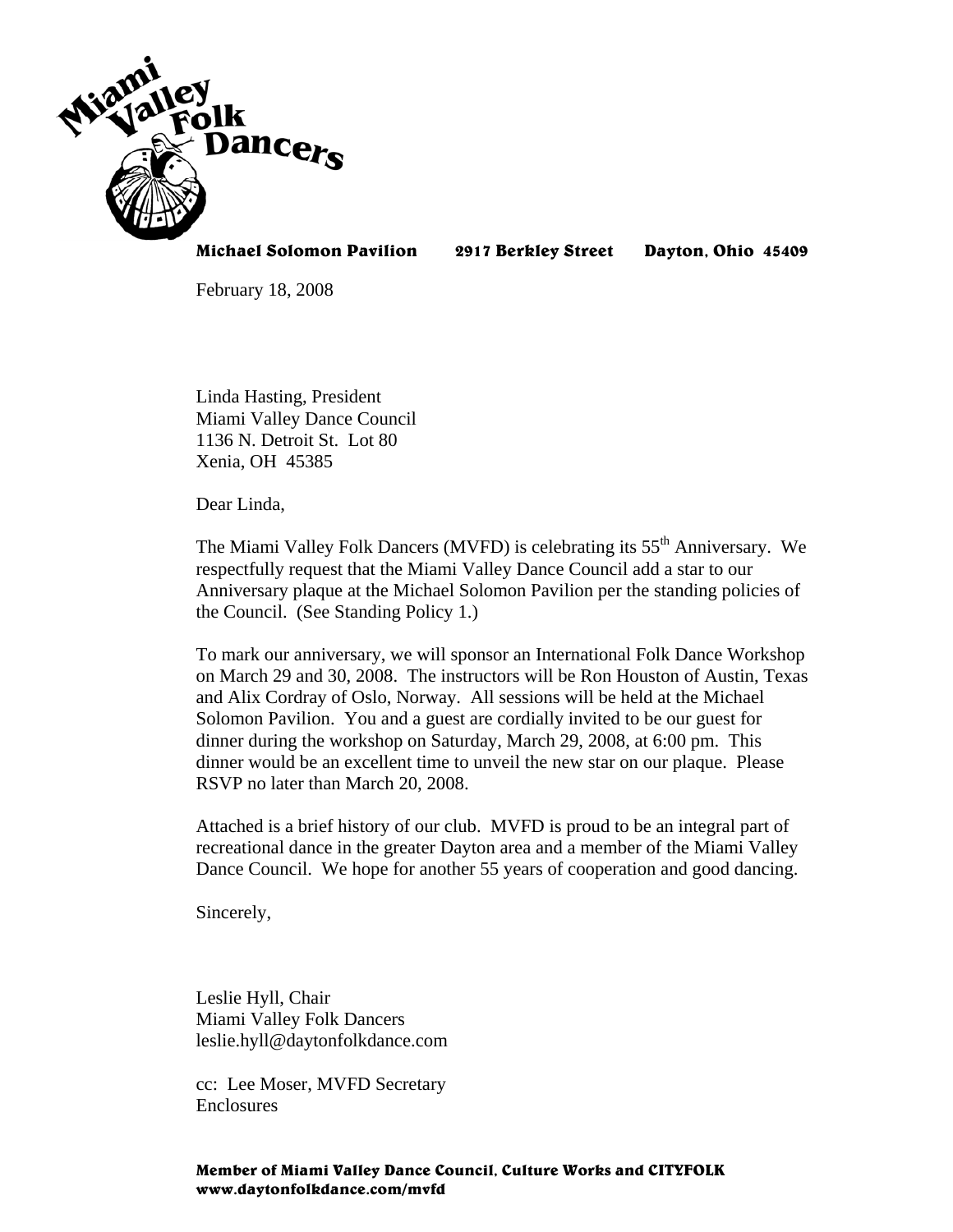In the fall of 2007, the Miami Valley Folk Dancers began its 55 th year.

Folk dancing in Dayton started in 1947 when Michael Solomon, a recreation employee for the City of Dayton, was introduced to international folk dancing by neighbors.

Miami Valley Folk Dancers started as a class in 1952 sponsored by the City of Dayton, Recreation Department. The class was so successful that a new club was formed, led by Michael Solomon and Grace Wolff<sup>[1](#page-1-0)</sup>. The initial membership fee was \$1.00 per month, which remained in effect until 1997. Today, the club, about 80 members strong, is led by a council with many people serving on committees and teaching and leading dances.

Over the years Miami Valley Folk Dancers has been dedicated to learning new dances, increasing members appreciation for many diverse cultures. (MVFD was into cultural diversity long before it was politically correct to tout cultural diversity.) In its history the club has sponsored over 80 weekend workshops with nationally and internationally known instructors. With each workshop we immersed ourselves into the culture of other countries with dance, singing, costumes, food, and fellowship. These workshops introduced us to the cultures of Scotland, Ireland, the Balkans, Germany, Poland, Denmark, Israel, England, Hungary, Greece, Canada, Italy, Romania, Armenia, Bulgaria, Austria, and many others. Mini-workshops have introduced us to the cultures of Russia, Turkey, Scandinavia, Slovenia, Croatia, and Africa.

The Miami Valley Folk Dancers and its members have been very active in the Dayton community. We have done countless demonstrations for nursing homes, schools, festivals, and community groups. From 1957 to 1961 our group opened

 $\overline{a}$ 

<span id="page-1-0"></span> $<sup>1</sup>$  Grace Wolff was also the first leader of the Miami Valley Round Dance Club. Grace is now 97.</sup>